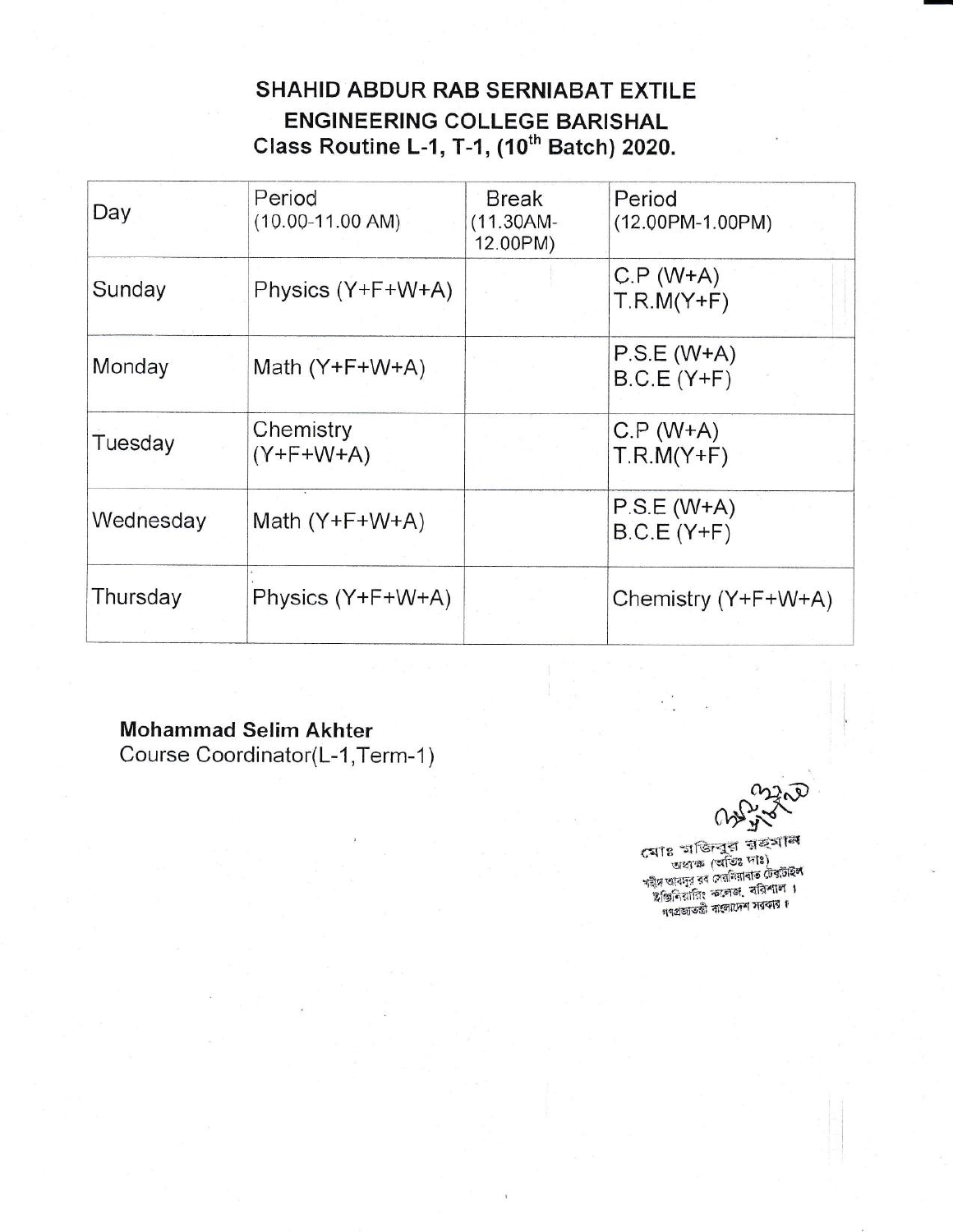Shahid Abdur Rab Serniabat Textile Engineering College, Barishal

Department of Yarn Manufacturing, Fabric Manufacturing, Wet Processing and Apparel Manufacturing Engineering Online Class(Theory) Schedule for 9th Batch(Level-2, Term-I)-2020

| 12.30 pm - 2.00 pm     |                                  | 11.30 am - 12.30 pm                  |                                  | 10.00 am - 11.00 am             | Time / Day |                        |
|------------------------|----------------------------------|--------------------------------------|----------------------------------|---------------------------------|------------|------------------------|
|                        | Fahad Mahmud<br><b>YE-205(Y)</b> | Nayon Chandra Ghosh<br>FE-203(F)     | Md. Nazrul Islam<br>TEM-201(W+A) | Eng. Yousuf Ali<br>IPE-203(Y+F) | Aepung     |                        |
|                        |                                  | Md. Abdul Kader Bepari<br>WPE-201(W) | Md. Ahshanul Hoq<br>YE-213(F)    |                                 | Monday     |                        |
| PRAYER AND LUNCH BREAK |                                  | Nayon Chandra Ghosh<br>YE-203(Y+F)   | Mr.Saifuddin Khan<br>YE-209(W+A) | Md. Humayun Kabir<br>FE-201(Y)  | Tuesday    |                        |
|                        | Mr. Pronoy Halder<br>WPE-205(A)  | Zahid Murad Shuva<br>AE-205(W)       | Mr.Saifuddin Khan<br>YE-201(Y+F) |                                 | Wednesday  |                        |
|                        | M M Ayub Hossain<br>MS-201(Y+F)  | Zahid Murad Shuva<br>AE-201(A)       | Md. Selim Akhter<br>MbE-203(W)   | MDM-201(W+A)<br>Mr. Babur Ali   | Thursday   | Date: 6th August, 2020 |
|                        |                                  |                                      |                                  |                                 |            |                        |

FE 203-Weaving Preparatory Process, YE 201-Fibre and Yam Testing, YE 205-Short Staple Spinning, AE 201-Apparel Production-I IPE 203 - Fundamentals of Mechanical Engineering, YE 213 - Yarn Manufacturing -i, WPE 201-Wet Preparatory Process, WPE 203-Chemistry of Textile Chemicals MDM 201 - Fundamentals of Electrical and Electronics Engineering, MS 201 - Statistics, YE 203 - Man Made Textile Fibres, FE 201 - Fabric Manufacturing-I YE 207 - Short Staple Spinning, YE 209 - Textile Physics, WPE 205 - Wet Processing-I, AE 205 - Apparel Manufacturing-I, TEM 201 - Fundamentals of Marketing,

Prepared by

Shahid Abdur Rab Serniabat Textile Engineering College, Barishal Assistant Professor (Textile) & Co-ordinator(Level-2) Nayon Chandra Ghosh

Textile Engineering College, Barishal Shahid Abdur Rab Serniabat Engr. Md. Mozibur Ra Principal 080

Approved by